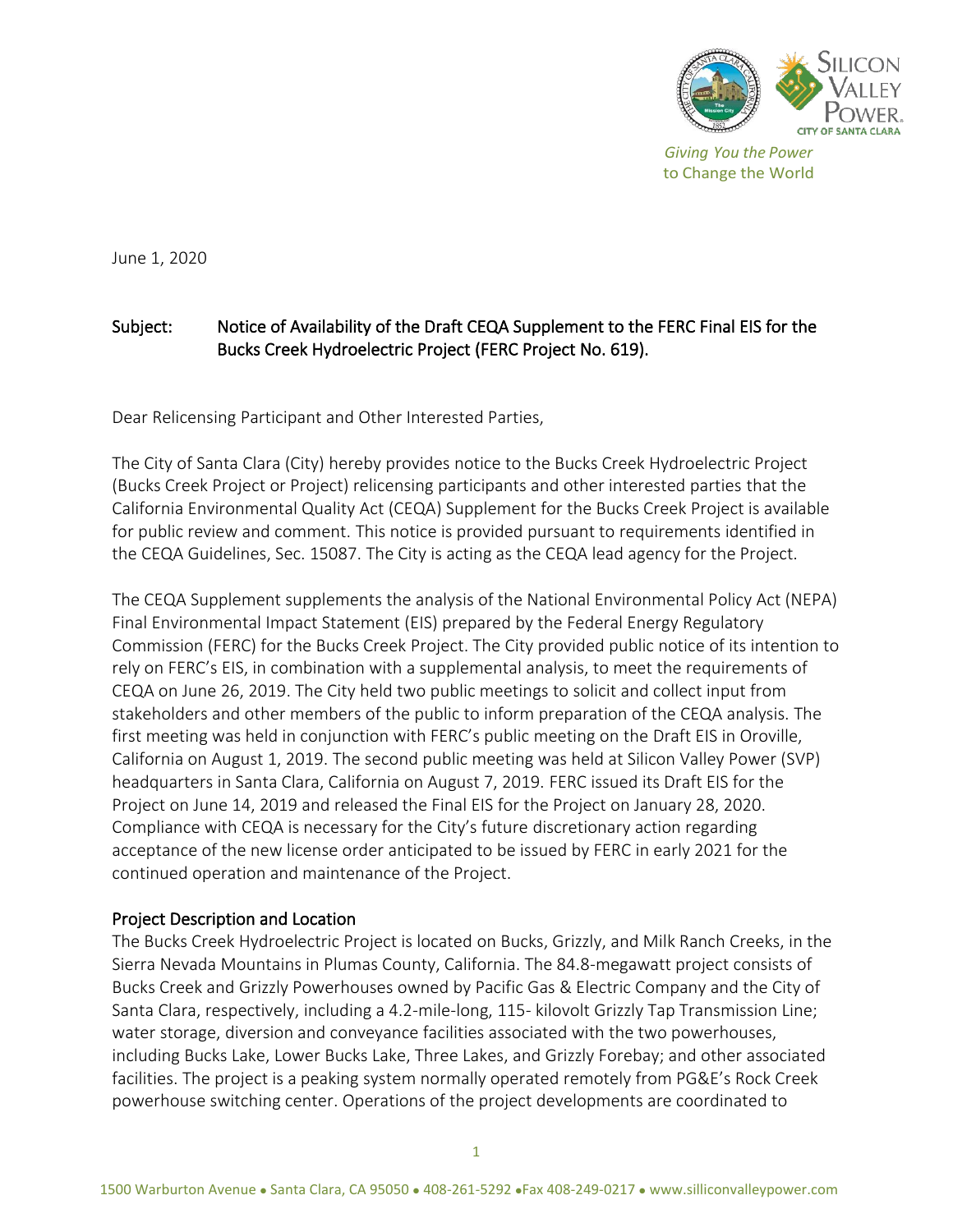optimize the use of water, including the operations of PG&E's other three FERC-licensed hydroelectric projects in the North Fork Feather River watershed (Project Nos. 2107, 2105, and 1962). The Project affects approximately 1,539.5 acres in the Plumas National Forest administered by the U.S. Department of Agriculture, Forest Service. The licensees are not proposing to add capacity or make any major modifications to the Project or its operations under the new license. There are no Government-listed hazardous waste or materials sites within the Project boundary.

### Significant Effects

As disclosed and discussed in the CEQA Supplement, all potential impacts associated with implementation of the new license conditions for the Bucks Creek Project are considered less than significant under CEQA.

# Document Availability

A copy of the Draft CEQA Supplement as well as FERC's Final EIS for the Project are available for review on the City's website at: [http://www.siliconvalleypower.com/svp-and](http://www.siliconvalleypower.com/svp-and-community/projects)[community/projects.](http://www.siliconvalleypower.com/svp-and-community/projects)

A copy of this Notice of Availability has also been made available to the Plumas County Clerk and Santa Clara County Clerk, and to the California State Clearinghouse.

# How to Comment

Publication of the Notice of Availability marks the beginning of a minimum 45-day public review period. The comment period on the Draft CEQA Supplement begins on Wednesday, June 3, 2020. All comments on the Draft CEQA Supplement must be filed by 5pm Monday, July 20, 2020. Because FERC is the NEPA lead agency and the DEIS comment period has closed, the City requests that reviewers limit their comments to the new information and analysis presented in the Draft CEQA Supplement.

Email comments should be sent to John Davidson, Principal Planner at JDavidson@santaclaraca.gov. Please include Bucks Creek Project in the subject line and attach comments in MS Word or Adobe PDF format, and include the commenter's U.S. Postal Service mailing address. Paper comments regarding CEQA may be submitted to City of Santa Clara, Bucks Creek Project, 1500 Warburton Ave, Santa Clara, CA 95050. Attention: John Davidson, Principal Planner.

#### Next Steps

After the close of the comment period on the Draft CEQA Supplement, the City will make any necessary revisions to the document and will issue a Final CEQA Supplement. This Final CEQA Supplement will be presented to Santa Clara City Council for certification. In parallel with this process the California State Water Board is anticipated to issue a Draft and then Final 401 Water Quality Certification for the Bucks Creek Project. Once the CEQA process is complete the City of Santa Clara will consider adoption of the new license issued by FERC for the Project.